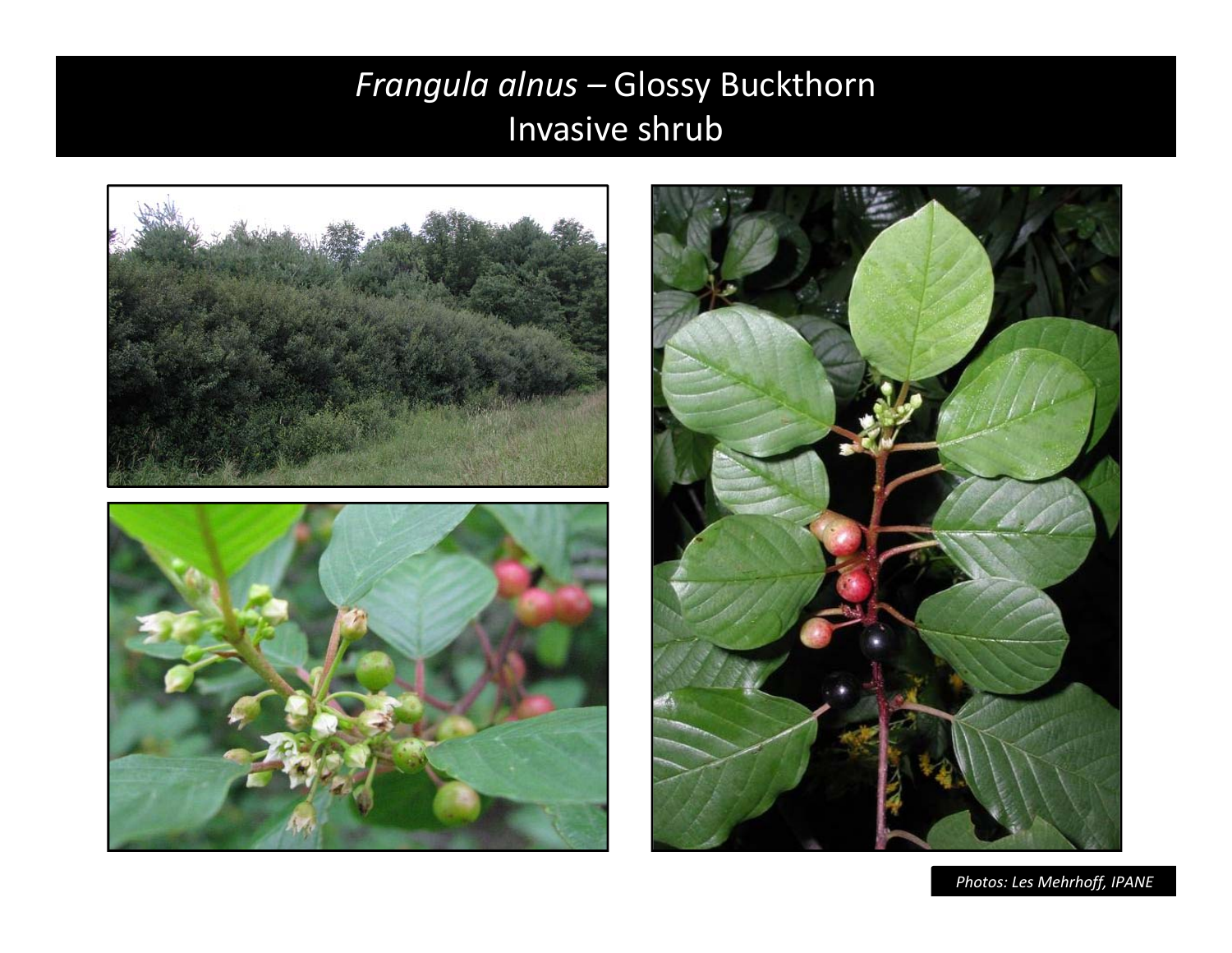## *Rhamnus cathartica –* Common Buckthorn Invasive shrub



*Left: Note fruits and leaf venation. Right: Branches end in <sup>a</sup> single thorn. Photos: Les Mehrhoff, IPANE*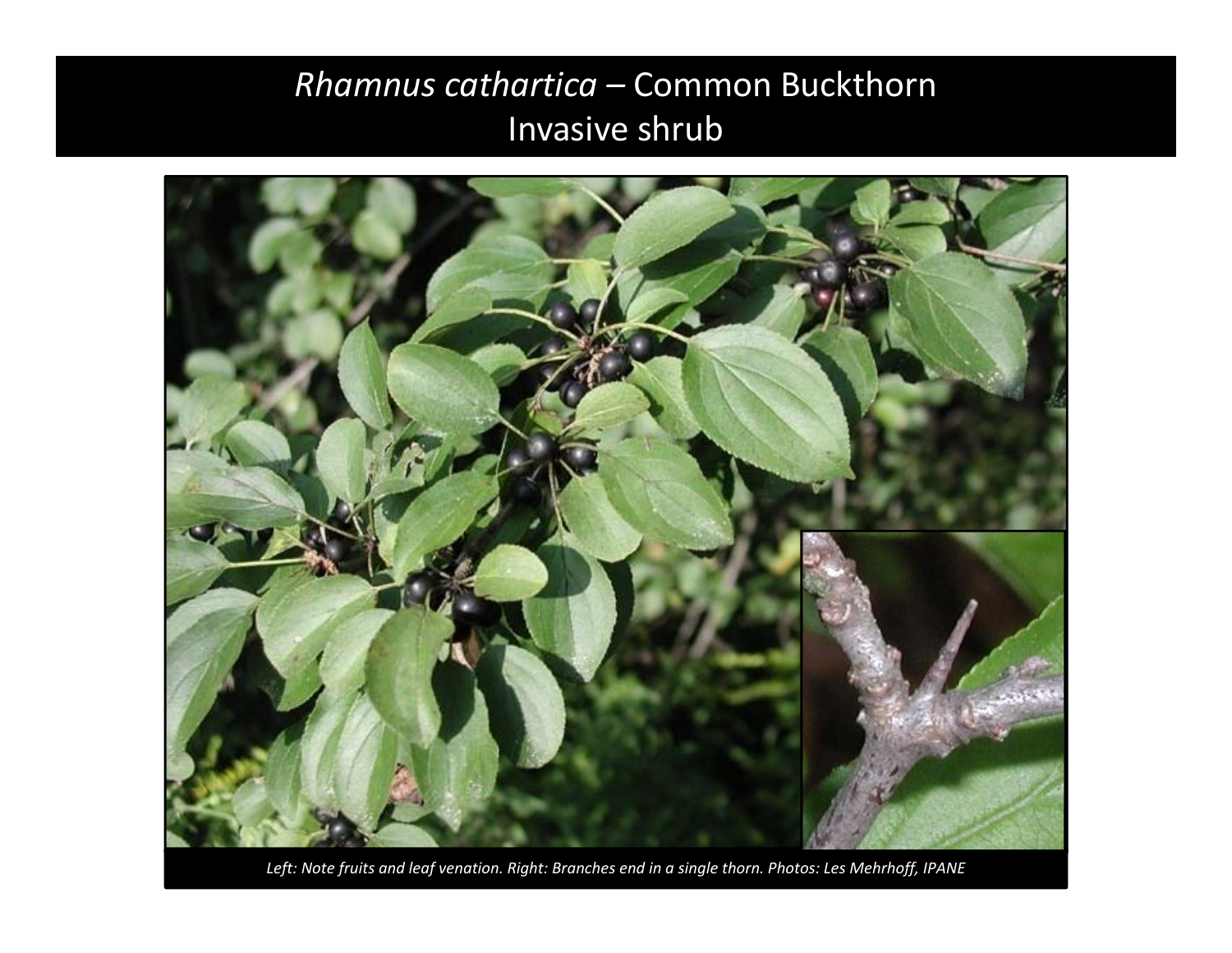## *Rhamnus cathartica –* Common Buckthorn Invasive shrub



*Photo: John M. Randall, The Nature Conservancy, Bugwood.org*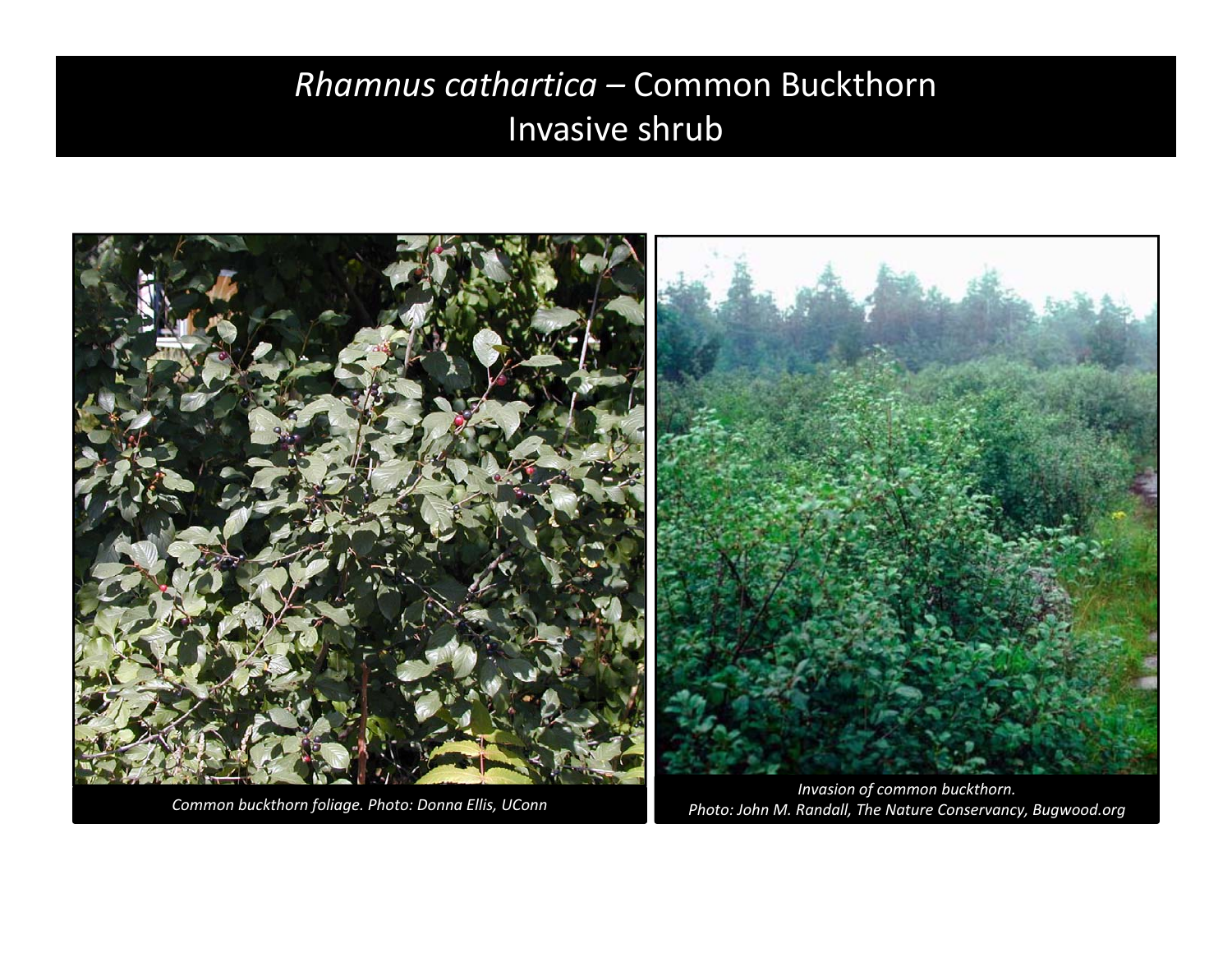# *Frangula alnus* – Glossy Buckthorn



*Glossy buckthorn flowers. Top photo: Les Mehrhoff, IPANE. Bottom photo: Rob Routledge, Sault College, Bugwood.org*

## *Rhamnus cathartica* – Common Buckthorn





*Common buckthorn flowers. Top photo: Les Mehrhoff, IPANE. Bottom photo: Rob Routledge, Sault College, Bugwood.org*